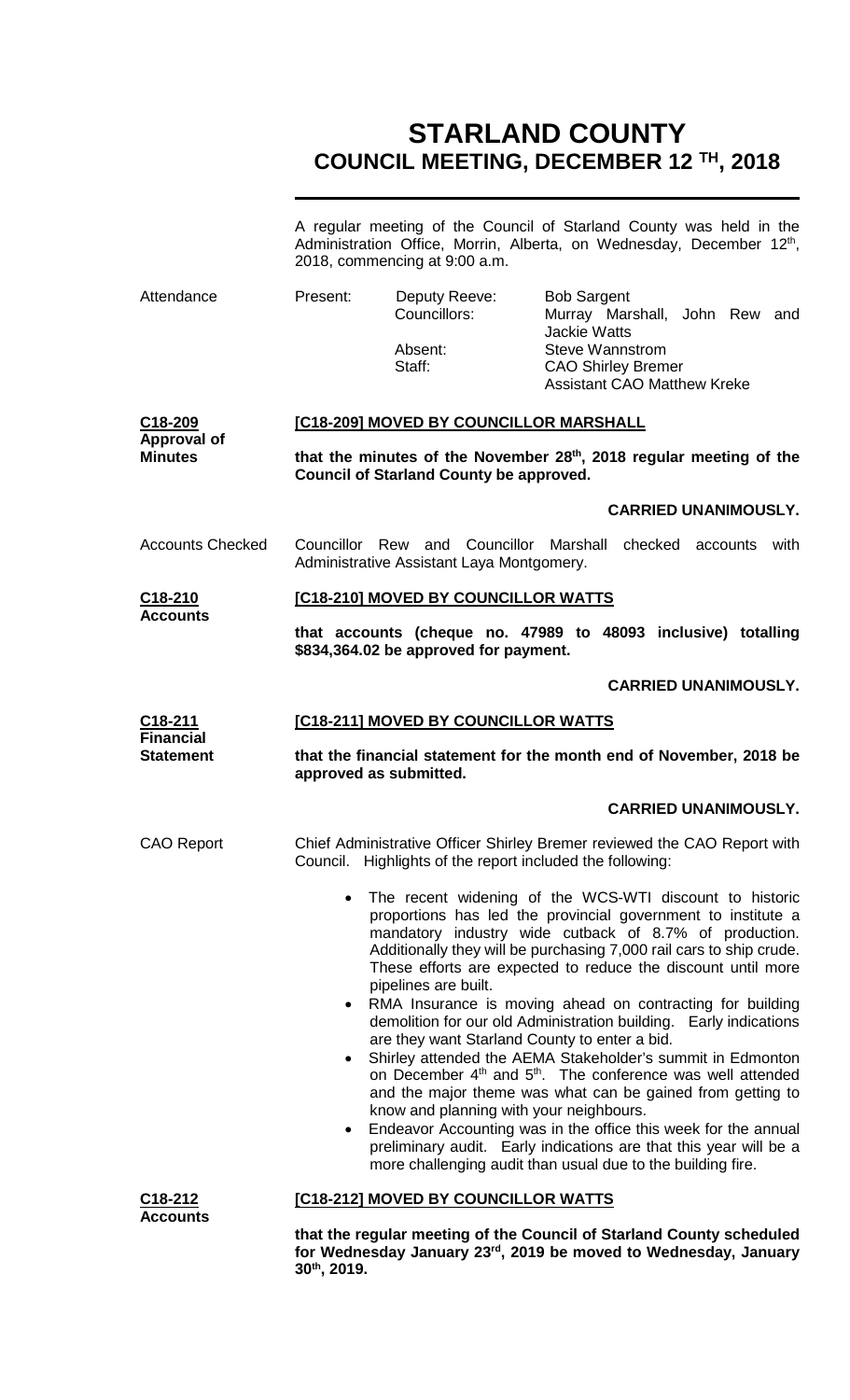#### **CARRIED UNANIMOUSLY.**

RMA Resolution List Council was given a copy of the Fall 2018 endorsed resolutions list. This year all resolutions were accepted. 2019 Tax Sale Starland County will be cancelling the 2019 Tax Sale as all outstanding taxes on these properties have been paid. CRMA The Central Rural Municipalities of Alberta 2019 February zone meeting will be held in Stettler County on Friday February 1<sup>st</sup>, 2019. Resolutions must be submitted by January  $8<sup>th</sup>$ . City Charters Framework The Government of Alberta will be introducing the City Charters Fiscal Framework Act which will formalize a new capital infrastructure funding agreement with the cities of Edmonton and Calgary to replace MSI. The agreement will take effect in 2022 and a similar agreement between the Government and the rest of Alberta Municipalities will be negotiated over the coming year. PW Report **At 10:00 a.m. Public Works Supervisor Ken Menage attended the meeting** and reviewed the Public Works Report with Council. Highlights of his report included the following: • The PW Crew have been moving equipment, repairing rollers on the North Gate, installing signs and helping with inventory. The Shop crew have been doing regular maintenance on the County's heavy/light duty equipment and working on Unit 302 the Generator which will not produce power. • Gradermen have been maintaining gravel roads and plowing snow ridges. • Ken has been coordinating work on the new building site, working with other County groups, preparing bridge inspections and helping out with the water line repair near the Drumheller Airport. Departure **At 10:55 a.m. Ken departed from the meeting. Municipal** Services Report At 11.10 a.m. Municipal Services Manager Glen Riep attended the meeting and reviewed his Municipal Services Report with Council. Highlights of his report included the following: • Starland had a major line failure on the Starland Regional water line feeding out of Drumheller and directly into Munson. The incident occurred while Glen was on vacation however Danielle was able to assist and coordinate the repairs. East Side Ventures has pulled the backup emergency pump at Craigmyle and determined there to be more extensive damage than originally diagnosed. It has now been determined that the best option is complete replacement. The new unit should arrive in the next 10 days. • Glen is coordinating the installation of internet services into all the fire halls. The service will allow for training and more with the dispatch services and the run sheets that were typically faxed out now being done electronically. • ATCO Electric has donated a small portable building that they no longer have any use for. The building is to be transported to and located at the Starland Recreation Area and is to be used for storage of irrigation supplies and minor tools. Morning Glory Assistant CAO Kreke gave an update on the agreement between the

Water Association Morning Glory Water Association and Starland County for the provision of water. The agreement is drafted and will be sent to the Association for ratification and signatures.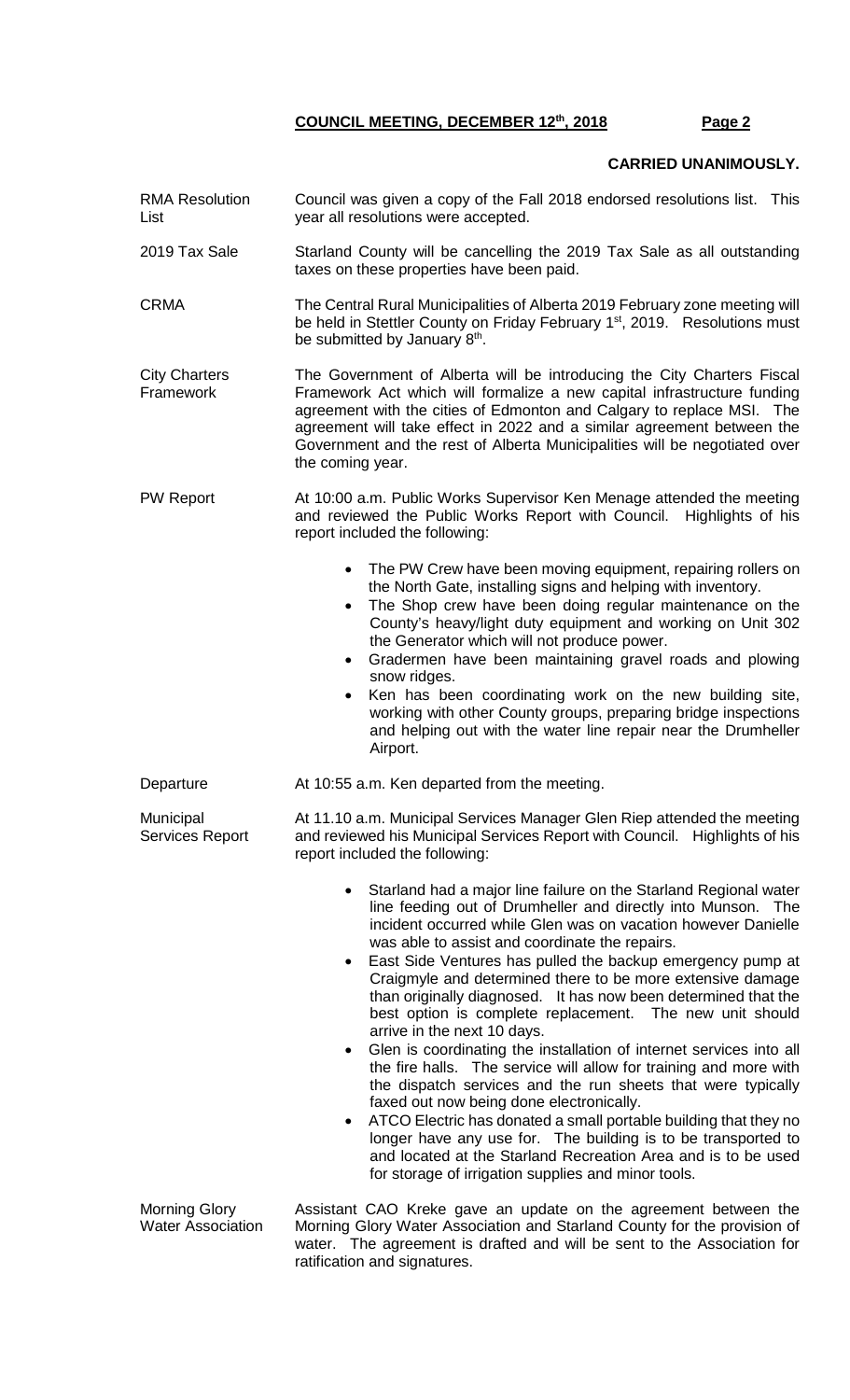| Departure                                                       | At 12:00 p.m. Glen departed from the meeting.                                                                                                                                                                                                                                                                                                                                                                                                                                                                                                                                                         |  |  |
|-----------------------------------------------------------------|-------------------------------------------------------------------------------------------------------------------------------------------------------------------------------------------------------------------------------------------------------------------------------------------------------------------------------------------------------------------------------------------------------------------------------------------------------------------------------------------------------------------------------------------------------------------------------------------------------|--|--|
| C <sub>18</sub> -213<br><b>Motor Vehicle</b><br><b>Claim</b>    | [C18-213] MOVED BY COUNCILLOR MARSHALL                                                                                                                                                                                                                                                                                                                                                                                                                                                                                                                                                                |  |  |
|                                                                 | that Starland County cancel invoice #17266 for J. Cooper of Carbon,<br>Alberta in the sum of \$212.24 including penalties.                                                                                                                                                                                                                                                                                                                                                                                                                                                                            |  |  |
|                                                                 | <b>CARRIED UNANIMOUSLY.</b>                                                                                                                                                                                                                                                                                                                                                                                                                                                                                                                                                                           |  |  |
| Policy<br>Amendments                                            | CAO Bremer reviewed with Council a number of amendments required to<br>be made to Policy 130-3, Extension of Benefits Past Retirement, Policy 310-<br>1, Inventory Control and Policy 120-5, Substance Abuse Prevention.<br>Policy 130-3 required updates to make it compliant with Sunlife Policies.<br>Policy 310-1 required updates to positions involved with inventory and the<br>items to be covered under the policy. Policy 120-5 required substantial<br>updates to include forms and processes for notification of legal drug use on<br>the job and Employee and Employer responsibilities. |  |  |
| C18-214<br><b>Policy 130-3</b>                                  | [C18-214] MOVED BY COUNCILLOR MARSHALL                                                                                                                                                                                                                                                                                                                                                                                                                                                                                                                                                                |  |  |
| <b>Amendment</b>                                                | that Policy 130-3 be amended as submitted by Administration.                                                                                                                                                                                                                                                                                                                                                                                                                                                                                                                                          |  |  |
|                                                                 | <b>CARRIED UNANIMOUSLY.</b>                                                                                                                                                                                                                                                                                                                                                                                                                                                                                                                                                                           |  |  |
| C18-215<br><b>Policy 310-1</b>                                  | [C18-215] MOVED BY COUNCILLOR WATTS                                                                                                                                                                                                                                                                                                                                                                                                                                                                                                                                                                   |  |  |
| <b>Amendment</b>                                                | that Policy 310-1 be amended as submitted by Administration.                                                                                                                                                                                                                                                                                                                                                                                                                                                                                                                                          |  |  |
|                                                                 | <b>CARRIED UNANIMOUSLY.</b>                                                                                                                                                                                                                                                                                                                                                                                                                                                                                                                                                                           |  |  |
| C <sub>18</sub> -216<br><b>Policy 120-5</b><br><b>Amendment</b> | [C18-216] MOVED BY COUNCILLOR WATTS                                                                                                                                                                                                                                                                                                                                                                                                                                                                                                                                                                   |  |  |
|                                                                 | that Policy 120-5 be amended as submitted by Administration.                                                                                                                                                                                                                                                                                                                                                                                                                                                                                                                                          |  |  |
|                                                                 |                                                                                                                                                                                                                                                                                                                                                                                                                                                                                                                                                                                                       |  |  |
|                                                                 | <b>CARRIED UNANIMOUSLY.</b>                                                                                                                                                                                                                                                                                                                                                                                                                                                                                                                                                                           |  |  |
| <b>Alberta Party</b><br>Delegation                              | At 1:30 p.m. Mark Nikota, the Alberta Party Nominee for the Drumheller-<br>Stettler riding attended the meeting and presented on the policy and<br>proposals of the Alberta Party in the upcoming Provincial election.                                                                                                                                                                                                                                                                                                                                                                                |  |  |
| Departure                                                       | At 2:10 p.m. Mark departed from the meeting.                                                                                                                                                                                                                                                                                                                                                                                                                                                                                                                                                          |  |  |
| <b>Personnel Policy</b><br>Amendment                            | CAO Bremer reviewed with Council a number of amendments to be made<br>to the Personnel Policy. The areas to be amended include a progressive<br>discipline section, on-call pay, hours of work, clarity on sick and special<br>leave, unpaid leave and changes in organizational structure and job<br>descriptions.                                                                                                                                                                                                                                                                                   |  |  |
| C18-217                                                         | [C18-217] MOVED BY COUNCILLOR REW                                                                                                                                                                                                                                                                                                                                                                                                                                                                                                                                                                     |  |  |
| <b>Personnel Policy</b><br><b>Amendment</b>                     | that the Starland County Personnel Policy be amended as submitted<br>by Administration.                                                                                                                                                                                                                                                                                                                                                                                                                                                                                                               |  |  |
|                                                                 | <b>CARRIED UNANIMOUSLY.</b>                                                                                                                                                                                                                                                                                                                                                                                                                                                                                                                                                                           |  |  |
| <b>FCM Annual</b><br>Conference                                 | The Federation of Canadian Municipalities will be hosting their annual<br>conference in Quebec City from May 30 <sup>th</sup> to June 2 <sup>nd</sup> , 2019.<br>Bookings for<br>the event will have to be made soon as they fill up quickly.                                                                                                                                                                                                                                                                                                                                                         |  |  |
| C <sub>18</sub> -218<br><b>FCM Conference</b>                   | [C18-218] MOVED BY COUNCILLOR REW                                                                                                                                                                                                                                                                                                                                                                                                                                                                                                                                                                     |  |  |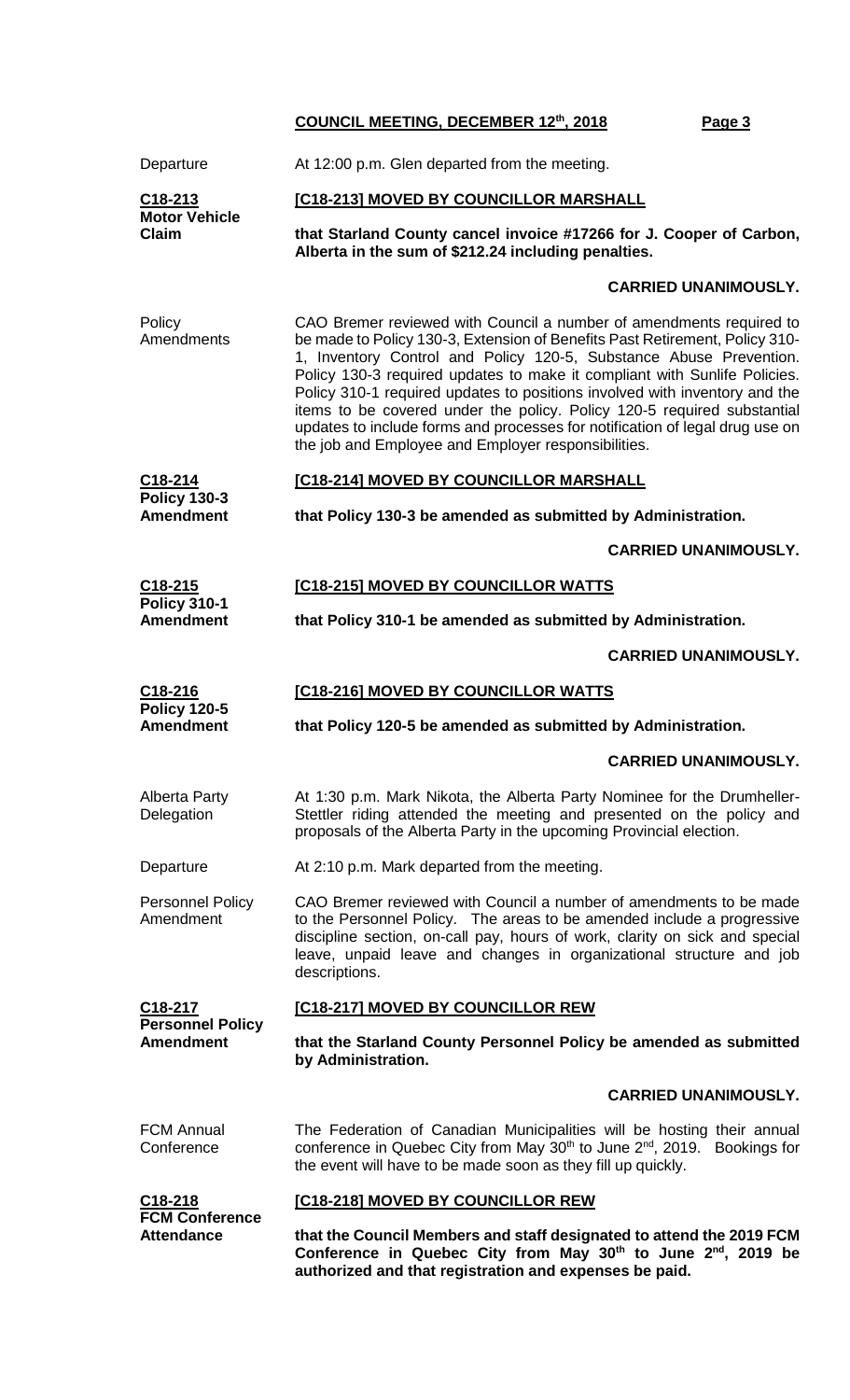### **CARRIED UNANIMOUSLY.**

| Long Term Service<br>Awards           | Council was given a copy of the 2018 long term service awards. The<br>awards are given out in accordance with Policies 110-14 and 130-14.                                                                                                                                                                                           |                                                                                                                                           |                                                                                                                   |  |  |  |
|---------------------------------------|-------------------------------------------------------------------------------------------------------------------------------------------------------------------------------------------------------------------------------------------------------------------------------------------------------------------------------------|-------------------------------------------------------------------------------------------------------------------------------------------|-------------------------------------------------------------------------------------------------------------------|--|--|--|
| <b>CAO</b> Evaluation                 | As per Section 205.1 of the Municipal Government Act Council is required<br>to perform a CAO Performance Evaluation annually. CAO Bremer<br>presented Council with a copy of the evaluation form used by Starland<br>County employees.                                                                                              |                                                                                                                                           |                                                                                                                   |  |  |  |
| C18-219                               | [C18-219] MOVED BY COUNCILLOR MARSHALL                                                                                                                                                                                                                                                                                              |                                                                                                                                           |                                                                                                                   |  |  |  |
| <b>Meeting</b><br><b>Cancellation</b> | that the regular meeting of the Council of Starland County scheduled<br>for December 26th, 2018 be cancelled.                                                                                                                                                                                                                       |                                                                                                                                           |                                                                                                                   |  |  |  |
|                                       |                                                                                                                                                                                                                                                                                                                                     |                                                                                                                                           | <b>CARRIED UNANIMOUSLY.</b>                                                                                       |  |  |  |
| Committee<br>Reports                  | Each of the Councillors present briefly reported on the various committees<br>to which they are appointed.                                                                                                                                                                                                                          |                                                                                                                                           |                                                                                                                   |  |  |  |
| Council                               | <b>Council Communications:</b>                                                                                                                                                                                                                                                                                                      |                                                                                                                                           |                                                                                                                   |  |  |  |
| Communications                        | i)<br>East Central Alberta Heritage Society re: December 2018<br><b>Newsletter</b><br>PLRD re: Board Highlights from November 27th, 2018.<br>ii)<br>Insight into Government (2 Issues)<br>ii)<br>Rural Municipalities of Alberta<br>iii)<br><b>Contact Newsletter (2 Issues)</b>                                                    |                                                                                                                                           |                                                                                                                   |  |  |  |
| Accounts                              | Accounts - see prior motion.                                                                                                                                                                                                                                                                                                        |                                                                                                                                           |                                                                                                                   |  |  |  |
|                                       | <b>RMA TRADE</b>                                                                                                                                                                                                                                                                                                                    | CK# 47989                                                                                                                                 | 12,135.20                                                                                                         |  |  |  |
|                                       | <b>Sub-Total:</b>                                                                                                                                                                                                                                                                                                                   | \$                                                                                                                                        | 12,135.20                                                                                                         |  |  |  |
|                                       | TELUS COMMUNICATIONS INC.                                                                                                                                                                                                                                                                                                           | CK# 47990                                                                                                                                 | 565.58                                                                                                            |  |  |  |
|                                       | Sub-Total:                                                                                                                                                                                                                                                                                                                          |                                                                                                                                           | \$<br>565.58                                                                                                      |  |  |  |
|                                       | <b>WASTE MANAGEMENT OF CANADA</b>                                                                                                                                                                                                                                                                                                   | CK# 47991                                                                                                                                 | 109,421.79                                                                                                        |  |  |  |
|                                       | Sub-Total:                                                                                                                                                                                                                                                                                                                          | \$                                                                                                                                        | 109,421.79                                                                                                        |  |  |  |
|                                       | ASPEN FORD SALES LTD.<br><b>CREDENTIAL SECURITIES</b><br>TELUS COMMUNICATIONS INC.<br>TELUS MOBILITY INC.                                                                                                                                                                                                                           | CK# 47992<br>CK# 47993<br>CK# 47994<br>CK# 47995                                                                                          | 55,388.55<br>40,862.49<br>205.17<br>208.25                                                                        |  |  |  |
|                                       | <b>Sub-Total:</b>                                                                                                                                                                                                                                                                                                                   | \$                                                                                                                                        | 96,664.46                                                                                                         |  |  |  |
|                                       | <b>RMA TRADE</b>                                                                                                                                                                                                                                                                                                                    | CK# 47996                                                                                                                                 | 25,773.32                                                                                                         |  |  |  |
|                                       | <b>Sub-Total:</b>                                                                                                                                                                                                                                                                                                                   | \$                                                                                                                                        | 25,773.32                                                                                                         |  |  |  |
|                                       | A.H. GRADER SERVICE LTD.<br>A.P.I. ALARM INC.<br>A&D HARPER TIRE (1979) LTD.<br><b>ACTIVE GLASS</b><br>ADAMS INDUSTRIAL SUPPLIES INC.<br>AIR LIQUIDE CANADA HEAD OFFICE<br>ALBERTA GOVERNMENT SERVICES<br>ALBERTA ONE-CALL CORPORATION<br>ALLIED DISTRIBUTORS DRUM LTD.<br><b>ARCTEC ALLOYS LIMITED</b><br>ATB FINANCIAL MASTERCARD | CK# 47997<br>CK# 47998<br>CK# 47999<br>CK# 48000<br>CK# 48001<br>CK# 48002<br>CK#48003<br>CK# 48004<br>CK# 48005<br>CK#48006<br>CK# 48007 | 11,539.50<br>220.50<br>1,156.09<br>651.38<br>913.48<br>526.54<br>10.00<br>69.30<br>1,592.09<br>165.56<br>3,791.72 |  |  |  |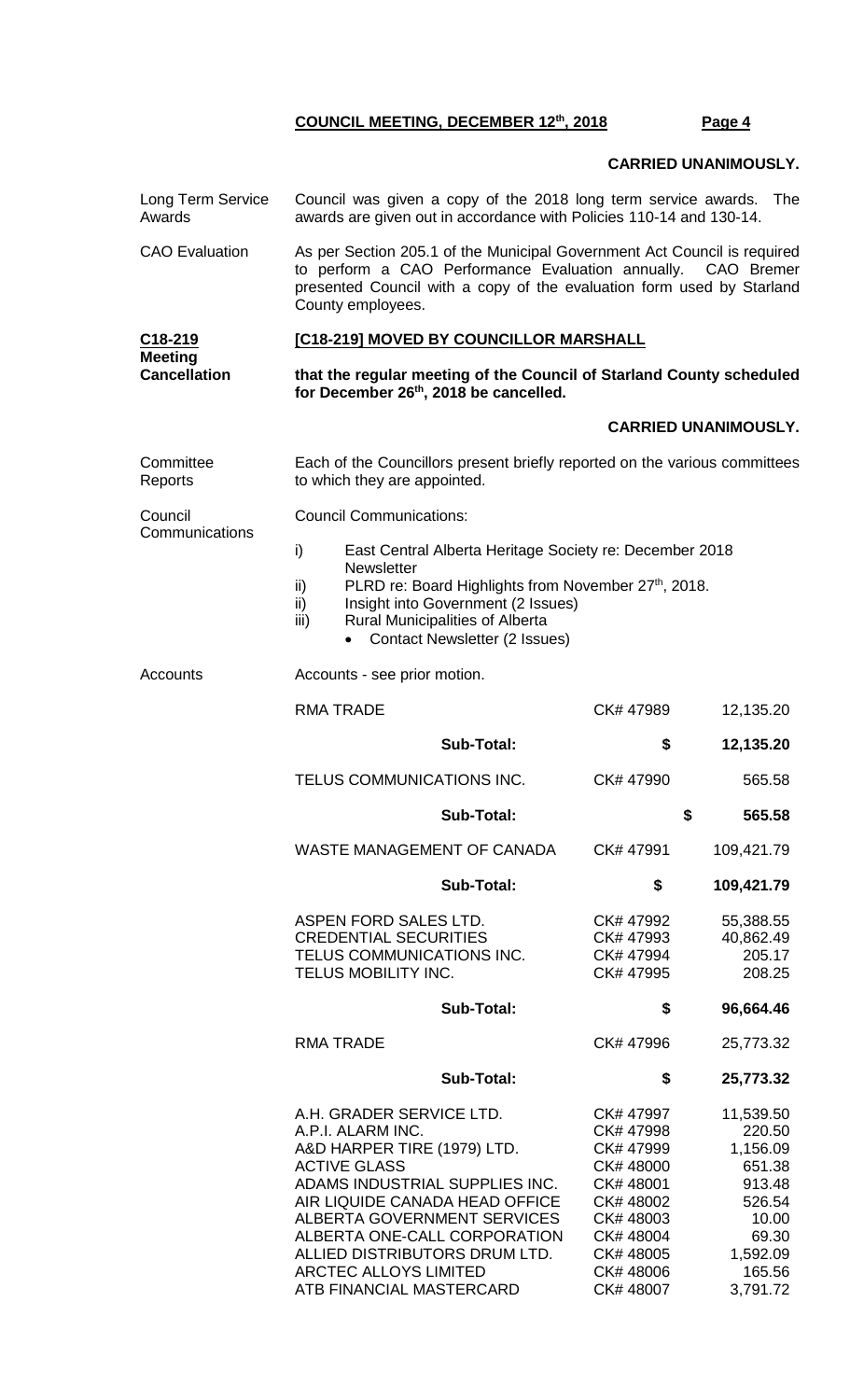| ATCO STRUCTURES & LOGISTICS LTD. CK# 48008  |           | 9,870.00   |
|---------------------------------------------|-----------|------------|
| <b>BIG COUNTRY GAS CO-OP</b>                | CK#48009  | 556.95     |
|                                             |           |            |
| BREMER, SHIRLEY J.                          | CK#48010  | 906.94     |
| <b>BROWNLEE LLP</b>                         | CK# 48011 | 5,906.80   |
|                                             |           |            |
| <b>CANADA REVENUE AGENCY</b>                | CK# 48012 | 150.00     |
| CHRIST THE REDEEMER C.S.R.D #3              | CK#48013  | 4,018.48   |
| <b>CINTAS CANADA LIMITED</b>                | CK#48014  |            |
|                                             |           | 926.32     |
| <b>COUNTRY COOKERS</b>                      | CK# 48015 | 928.20     |
| <b>CRAIGMYLE CIVIC CENTRE SOCIETY</b>       | CK# 48016 | 1,819.87   |
|                                             |           |            |
| <b>CRAIGMYLE HISTORIC SOCIETY</b>           | CK# 48017 | 1,354.96   |
| <b>DELIA &amp; DISTRICT COMMUNITY ASSOC</b> | CK#48018  | 5,620.78   |
|                                             |           |            |
| <b>DELIA &amp; DISTRICT AG SOCIETY</b>      | CK#48019  | 39,873.23  |
| <b>DELIA &amp; DISTRICT SENIOR CITIZENS</b> | CK# 48020 | 2,718.50   |
| <b>DELIA CURLING CLUB</b>                   | CK# 48021 |            |
|                                             |           | 8,015.02   |
| <b>DELIA HISTORICAL SOCIETY</b>             | CK# 48022 | 4,185.07   |
| <b>DELIA MUNICIPAL LIBRARY BOARD</b>        | CK# 48023 | 580.00     |
|                                             |           |            |
| <b>DIGITEX CANADA INC.</b>                  | CK# 48024 | 415.64     |
| <b>DOKTORCHIK, HENRY</b>                    | CK#48025  | 3,750.00   |
|                                             |           |            |
| DRUMHELLER SOLID WASTE                      | CK# 48026 | 432.73     |
| DRUMHELLER CHRYSLER LTD.                    | CK# 48027 | 700.02     |
| DRUMHELLER EQUIPMENT SALES                  | CK# 48028 | 1,574.90   |
|                                             |           |            |
| <b>EMBER RESOURCES INC.</b>                 | CK# 48029 | 5,391.14   |
| <b>FALCAN INDUSTRIES LTD.</b>               | CK# 48030 | 460.95     |
|                                             |           |            |
| <b>GREATWEST KENWORTH LTD.</b>              | CK# 48031 | 191,156.96 |
| HENRY KROEGER REGIONAL WATER                | CK# 48032 | 6,347.92   |
| HI-WAY 9 EXPRESS LTD.                       | CK#48033  | 315.37     |
|                                             |           |            |
| <b>KELLO-BILT INDUSTRIES INC.</b>           | CK# 48034 | 522.90     |
| <b>KREKE, MATTHEW</b>                       | CK# 48035 | 1,429.53   |
| KUHL TUF WEAR LTD.                          | CK#48036  | 806.51     |
|                                             |           |            |
| <b>LAPP</b>                                 | CK# 48037 | 23,987.22  |
| <b>LOOKER OFFICE EQUIPMENT</b>              | CK#48038  | 706.65     |
| <b>LOOMIS EXPRESS</b>                       | CK# 48039 | 225.72     |
|                                             |           |            |
| MARSHALL, MURRAY                            | CK# 48040 | 299.68     |
| <b>MORRIN AND DISTRICT AG SOCIETY</b>       | CK# 48041 | 28,875.63  |
| <b>MORRIN COMMUNITY HALL ASSOC</b>          | CK# 48042 |            |
|                                             |           | 4,112.67   |
| <b>MORRIN FIRE DEPARTMENT</b>               | CK# 48043 | 500.00     |
| <b>MORRIN FOODS</b>                         | CK# 48044 | 290.46     |
| MORRIN MUNICIPAL LIBRARY                    | CK# 48045 |            |
|                                             |           | 807.15     |
| <b>MORRISON, LILLIAN</b>                    | CK# 48046 | 1,691.24   |
| MPE ENGINEERING LTD.                        | CK# 48047 | 11,837.19  |
|                                             |           |            |
| MUNSON AND AREA COMM ASSOC                  | CK# 48048 | 2,315.36   |
| <b>OASIS CARWASH &amp; CONVENIENCE</b>      | CK# 48049 | 50.57      |
| PETERSON AUTO BODY LTD.                     | CK# 48050 | 1,890.40   |
|                                             |           |            |
| PETTY CASH                                  | CK# 48051 | 149.62     |
| PRINTER WORLD INTERNATIONAL                 | CK# 48052 | 262.50     |
| <b>QUADROCK TRUCKING &amp; EXCAVATING</b>   | CK# 48053 | 94.50      |
|                                             |           |            |
| RECEIVER GENERAL OF CANADA                  | CK# 48054 | 57,363.47  |
| REW, JOHN                                   | CK# 48055 | 298.71     |
|                                             |           |            |
| RIEP, GLEN                                  | CK# 48056 | 953.00     |
| <b>RMA FUEL</b>                             | CK# 48057 | 27,535.27  |
| ROADATA SERVICES LTD.                       | CK# 48058 | 283.50     |
|                                             |           |            |
| ROWE, DIANA                                 | CK# 48059 | 1,086.15   |
| ROWLEY COMMUNITY HALL ASSOC                 | CK# 48060 | 5,771.48   |
| RUMSEY AND DISTRICT AG SOCIETY              | CK# 48061 | 21,821.18  |
|                                             |           |            |
| <b>RUMSEY DROP-IN CENTRE</b>                | CK# 48062 | 1,505.26   |
| 1858097 ALBERTA LTD.                        | CK# 48063 | 177.19     |
| <b>SARGENT, ROBERT</b>                      | CK# 48064 | 129.55     |
|                                             |           |            |
| SEED CHECK TECHNOLOGIES INC.                | CK# 48065 | 517.65     |
| STANTEC CONSULTING LTD.                     | CK# 48066 | 2,580.90   |
| <b>STRONGCO LIMITED PARTNERSHIP</b>         | CK# 48067 |            |
|                                             |           | 1,906.38   |
| SUN LIFE ASSURANCE COMPANY                  | CK# 48068 | 19,314.50  |
| SUN LIFE ASSURANCE COMPANY                  | CK# 48069 | 155.93     |
|                                             |           | 126.00     |
| <b>TAQA NORTH</b>                           | CK# 48070 |            |
| TELUS COMMUNICATIONS INC.                   | CK# 48071 | 610.36     |
| TELUS MOBILITY INC.                         | CK# 48072 | 1,338.95   |
|                                             |           |            |